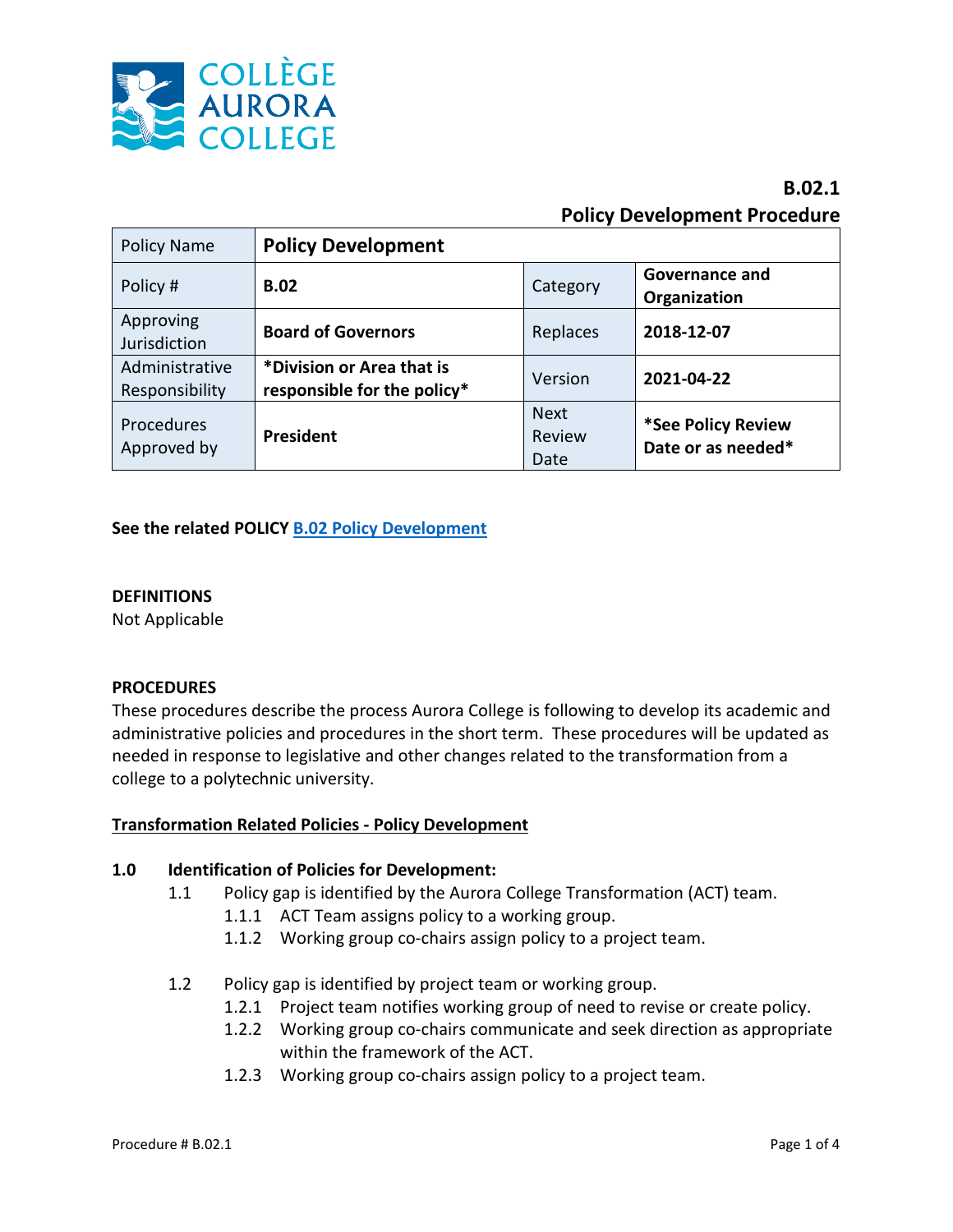# **2.0 Drafting and Editing:**

- 2.1 Project team researches, writes, and revises draft policies using the approved templates.
- 2.2 The Manager or members of the Policy Working Committee, if available, provide support to project team (answer questions, identify existing or related policies, etc.).

# **3.0 Consulting:**

- 3.1 Project team actively solicits feedback from affected divisions.
- 3.2 Project team discusses with working group co-chairs regarding the need to share with Executive Leadership Team – Aurora College Transformation (ELT-ACT).
- 3.3 Project team sends the draft policy to the Manager, who posts it on SharePoint and sends all staff email advising of opportunity to comment and providing link to project team leader.
- 3.4 Project team reviews feedback and revises draft policy as needed.
- 3.5 Project team sends final draft to the Manager for final review (formatting, consistency with other policies, etc.) by Policy Working Committee (PWC).<sup>[1](#page-1-0)</sup>
- 3.6 Manager sends policy back to project team.

# **4.0 Approval:**

- 4.1 Project team completes Aurora College ELT-ACT Decision form.
- 4.2 Working group co-chairs forward to the ELT-ACT for endorsement.
- 4.3 The President forwards to the Board of Governors for approval.

# **5.0 Implementation and Communication:**

- 5.1 The Executive Assistant to the President sends approved policy to the Manager.
- 5.2 The Manager updates administrative information on the policy.
- 5.3 The Manager notifies all Aurora College employees via email; posts the policy on SharePoint; and ensures the policy is posted to the Aurora College website.
- 5.4 The Manager retains previous versions of the policy.

# **Non-Transformation Related Policies - Policy Development**

# **6.0 Identification of Policies for Development:**

- 6.1 Individual makes a request to the Manager, Policy Development and Institutional Research (the Manager) or senior leadership identifies a policy gap.
- 6.2 The Manager consults with senior leadership (ELT) to determine priority of requests.

# **7.0 Drafting and Editing:**

<span id="page-1-0"></span><sup>&</sup>lt;sup>1</sup> The Manager and the PWC may recommend that the policy be sent for legal review at this stage.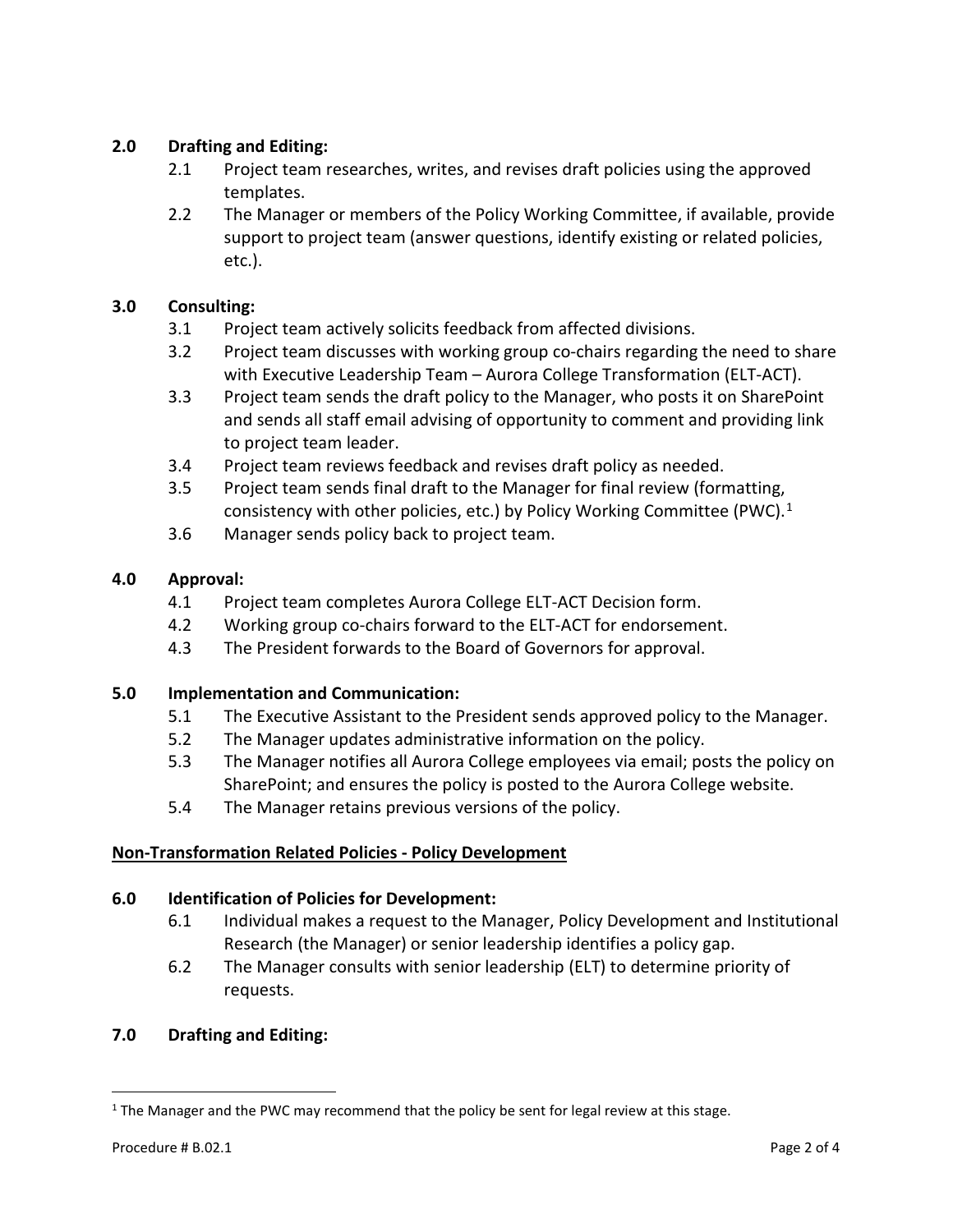7.1 The Manager or person(s) with subject expertise researches, writes, and revises the draft policy.

## **8.0 Consulting:**

- 8.1 The Policy Working Committee actively solicits feedback by sending draft policies out for comment.
- 8.2 The Policy Working Committee reviews feedback and the Manager revises the draft policy as needed.

#### **9.0 Approval:**

- 9.1 The Manager prepares a briefing note for the Executive Leadership Team (ELT).
- 9.2 The Manager forwards the policy and briefing note to the Vice President, Education and Training who presents it to the ELT for endorsement.
- 9.3 The President forwards to the Board of Governors for approval.

#### **10.0 Implementation and Communication:**

- 10.1 The Executive Assistant to the President sends the approved policy to the Manager.
- 10.2 The Manager updates the administrative information on the policy.
- 10.3 The Manager notifies all Aurora College employees via email; posts the policy on SharePoint; and ensures the policy is posted to the Aurora College website.
- 10.3 The Manager retains previous versions of the policy.

# **Development of Procedures**

#### **11.0 Identification, Drafting, Editing, and Consulting:**

- 11.1 The team or person that develops a policy that will be implemented immediately is responsible for writing the related procedures.
- 11.2 Use the same steps, outlined above, that were used to develop the policy.
- 11.3 The team or person that develops a policy that will not be implemented immediately is responsible for writing the related procedures or writing an outline, if enough information is available. (Note: it may not be possible to write a detailed procedure until organizational structure and position titles are confirmed.)

#### **12.0 Approval:**

- 12.1 Follow the same initial steps (4.1 and 4.2 or 9.1 and 9.2) as used for policy approval.
- 12.2 ELT-ACT or ELT sends the procedure and the outcome to the Executive Assistant to the President.
- 12.3 The Executive Assistant to the President prepares a Record of Decision form.
- 12.4 The Executive Assistant to the President sends the procedure and the Record of Decision form to the President for approval.
- 12.5 The Executive Assistant to the President logs the Records of Decision.